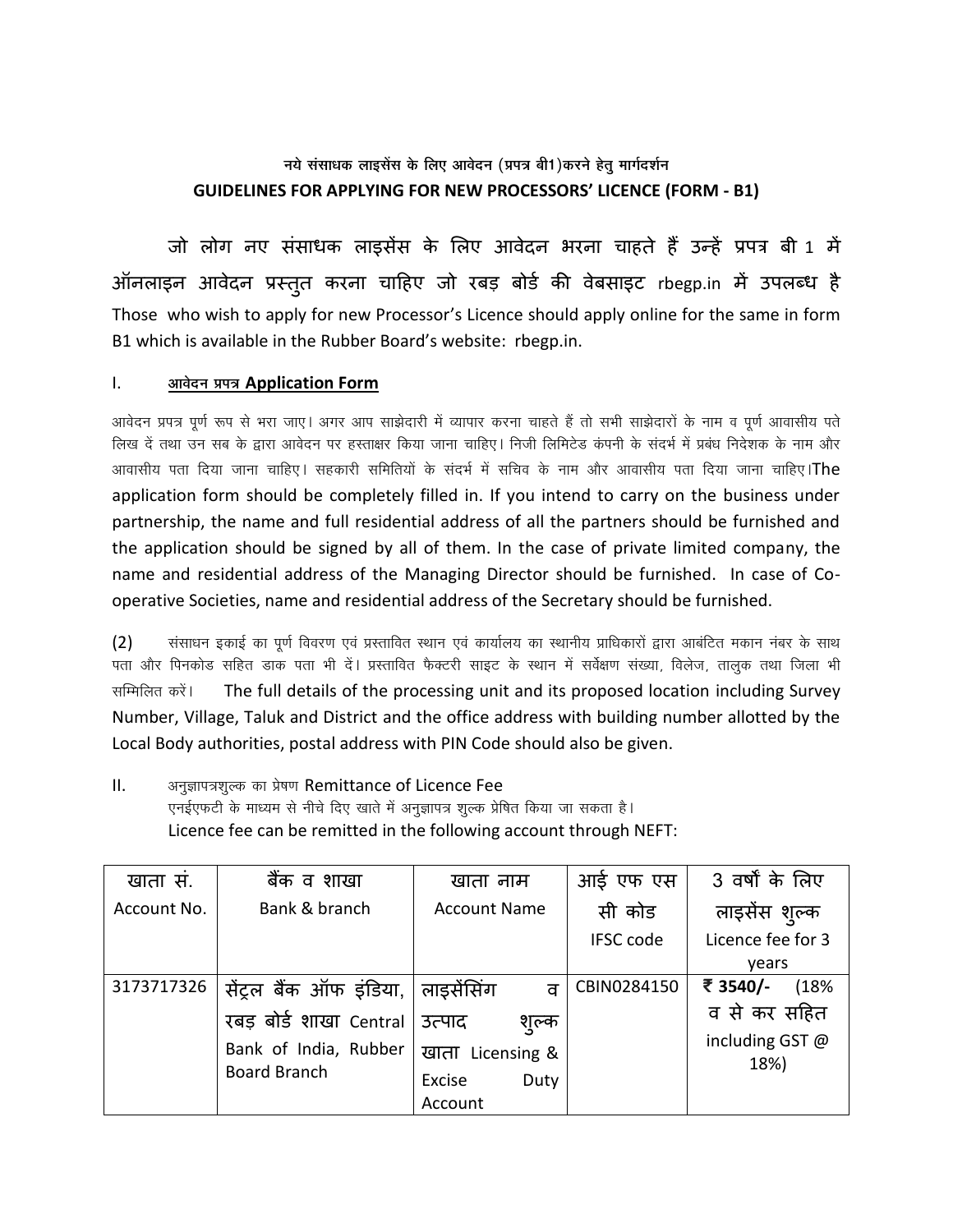सुलभ संदर्भ हेतु आवेदन के अग्रेषण पत्र में यूटीआर नंतथा तारीख सूचित करें। शुल्क .

प्रेषण काउप **निदेशक ,(लाइसेंसिंग)रबड़ बोर्ड के नाम कोइयम में देय** डिमांड ड्राफ्ट दवारा भी किया जा सकता है।

The UTR number and date shall also be indicated in the forwarding letter of the application for ready reference. It can also be remitted by Demand Draft drawn in favour of the Dy. Director (Licensing), Rubber Board, payable at Kottayam.

आवेदन पत्र बिना चूक निम्नलिखित दस्तावेजों के साथ प्रस्तुत किया जाएगा।  $III.$ 

The application shall be submitted along with the following documents without fail

| $\mathbf{1}$   | यथास्थिति व्यवस्थापकनिदेशक के /साझेदार/<br>मतदाता ,पहचान प्रमाण के रूप में आधार कार्ड<br>ड्राइविंग लाइसेंस जैसे  ,पान कार्ड ,पहचान पत्र<br>सरकार दवारा जारी किसी पहचान पत्र की<br>स्वयं अनुप्रमाणित प्रति। | Self attested copy of any identity card issued<br>the<br>Government in respect<br>by<br>.of<br>proprietor/partners/Director as the case may<br>be such as Adhar card, Voters Identity card,<br>Pan card, Driving licence as a proof of identity |
|----------------|------------------------------------------------------------------------------------------------------------------------------------------------------------------------------------------------------------|-------------------------------------------------------------------------------------------------------------------------------------------------------------------------------------------------------------------------------------------------|
| $\overline{2}$ | आवासीय पता के प्रमाण के रूप<br>में<br>उपर्युक्त में किसी एक<br>बैंक<br>या<br>विवरणीबिजली बिल के /टेलिफोन बिल/<br>स्वयं अनुप्रमाणिति प्रति।                                                                 | Self attested copy of any of the above or bank<br>statement/Telephone bill/Electricity bill as<br>proof of residence address                                                                                                                    |
| 3              | *प्रस्तावित संसाधन इकाई, भंडारण स्थान तथा<br>कार्यालय परिसर के अधिकार या कब्जे साबित करने<br>के दस्तावेज                                                                                                   | * Documents to prove the right or possession<br>over the land/premises proposed for the<br>processing unit, place of storage and office<br>premises.                                                                                            |
| 4              | **साझेदारी संस्था/निजी लिमिटेड कंपनी/सहकारी<br>समिति के समर्थन में प्रस्तुत करने के दस्तावेज                                                                                                               | **Documents in support of partnership firm/<br>private limited company/co-operative society                                                                                                                                                     |
| 5              | संसाधन इकाई से संबंधित परियोजना रिपोर्ट।                                                                                                                                                                   | Project Report in respect of the processing<br>unit.                                                                                                                                                                                            |
| 6              | परियोजना के लिए वित्त स्रोत से संबंधित दस्तावेज़ी<br>सबूत ।                                                                                                                                                | Documentary evidence as to the sources of<br>finance for the project.                                                                                                                                                                           |
| $\overline{7}$ | राज्य प्रदूषण नियंत्रण बोर्ड द्वारा जारी सहमति पत्र<br>की स्वयं अनुप्रमाणित प्रति।                                                                                                                         | Self attested copy of the Consent letter issued<br>by the State Pollution Control Board.                                                                                                                                                        |
| 8              | स्थानीय प्राधिकार द्वारा जारी लाइसेंस की स्वयं<br>अनुप्रमाणित प्रति ।                                                                                                                                      | Self attested copy of licence issued by the<br>local authority.                                                                                                                                                                                 |

\*प्रस्तावित संसाधन इकाई, भंडारण स्थान तथा कार्यालय परिसर के अधिकार या कब्जे साबित करने के दस्तावेज **Documents to** 

prove the right or possession over the land/premises proposed for the processing unit, place of storage and office premises.

1) मकान कर रसीद/स्वामित्व प्रमाणपत्र की स्वयं अनुप्रमाणित प्रतिलिपि।

Self attested copy of the latest building tax receipt/ownership certificate.

2) अद्यतन किराया रसीद Latest rent receipt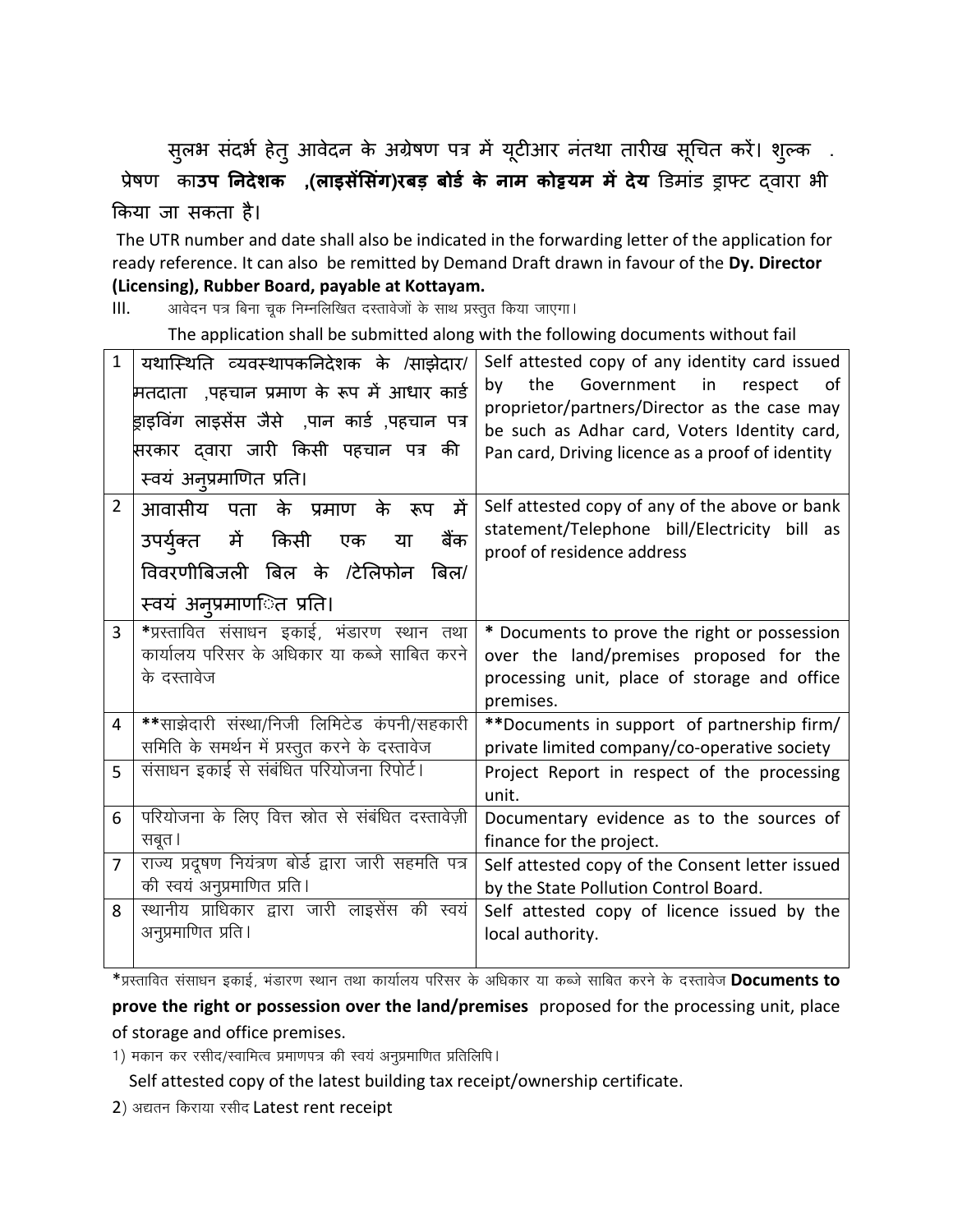3) अगर किराये पर लिया है तो न्यूनतम ₹100/- मूल्य के स्टाम्प कागज़ में दोनों मकान मालिक तथा आवेदक द्वारा हर एक पृष्ठ पर हस्ताक्षरित किराया करार की स्वयं अनुप्रमाणित प्रतिलिपि।

Self attested copy of the rent agreement on stamp paper worth ₹100/- signed by both the building owner and the applicant, if taken on rent.

\*\* साझेदारी संस्था, निजी लिमिटेड कंपनी या सहकारी समिति के मामले में प्रस्तुत करने के दस्तावेज Documents to be produced in the case of partnership firm, private limited company or co-operative society

1) अगर आवेदक एक साझेदारी संस्था हो तो साझेदारी विलेख की स्वयं अनुप्रमाणित प्रतिलिपि

A copy of the partnership deed duly Self attested if the applicant is a partnership firm

2) आवेदक एक निजी लिमिटेड कंपनी हो तो कंपनी के निगमन प्रमाणपत्र की प्रतिलिपि तथा कंपनी के ज्ञापन एवं संगम विलेख की प्रतिलिपि ।

A copy of the Certificate of Incorporation and a copy of the Memorandum and Articles of Association of the company if the applicant is a private limited company.

3) अगर आवेदक एक सहकारी समिति हो तो समिति के उप नियम की स्वयं अनुप्रमाणित प्रति तथा संबंधित रजिस्ट्रार द्वारा जारी पंजीयन प्रमाणपत्र की प्रति।

Self attested copy of the bye-law of the society if the applicant is a co-operative society and copy of registration certificate issued by the concerned Registrar.

आवेदन भरने के बाद उसे पहले ऑनलाइन में प्रस्तुत करना चाहिए तथा उसका एक प्रिंट आउट निकालें। साझेदारी संस्था हेत् व्यवस्थापक/सभी साझेदारों दवारा विधिवत हस्ताक्षर करेंगे/प्राइवेट लि. कंपनी हो तो प्रबंध निदेशक दवारा/सहकारी समिति हो तो सचिव दवारा हस्ताक्षर करेंगे तथा उपर्युक्त संबंधित दस्तावेजों के साथ निम्न लिखित पते पर भेज देंगे।

After filling up the application it should be submitted online and then take a print out. It shall be duly signed by the proprietor/all the partners in case of partnership/Managing Director in case of Pvt. Ltd. Company/Secretary in case of Co-operative Society and to be send along with above documents to: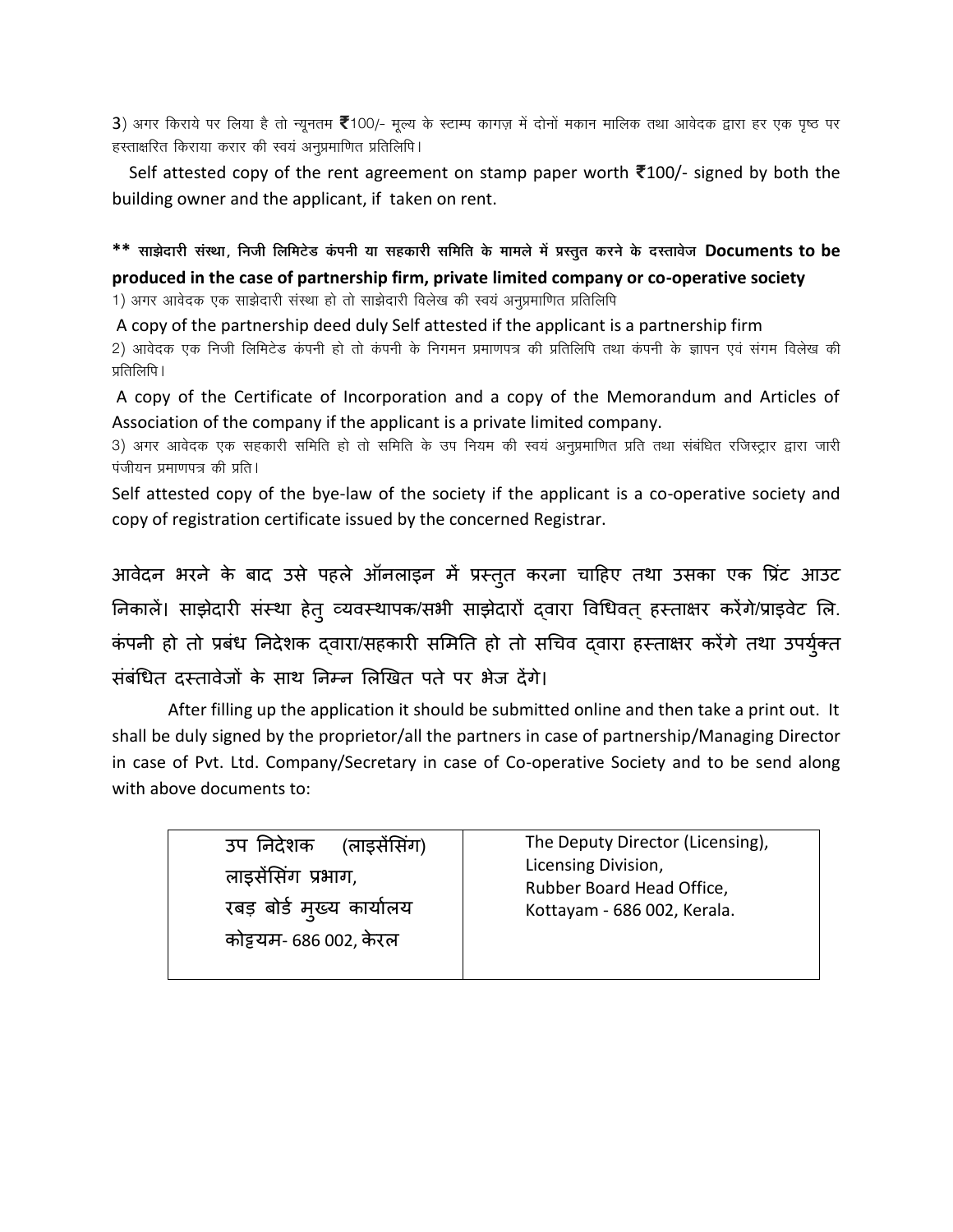रबड़ बेचने या अन्य तरह से निपटाने तथा खरीदने या अन्य तरह से अर्जित करने के इच्छुक सभी व्यक्तियों को रबड़ बोर्ड द्वारा जारी वैध लाइसेंस रखना चाहिए; अन्यथा वे कारावास या जुर्माना या दोनों से दंडनीय होंगे। रबड़ बोर्ड को लाइसेंस शुल्क के प्रेषण के साथ लाइसेंस के आवेदन प्रपत्र की केवल प्रस्तुति से आवेदक वैध लाइसेंसधारी नहीं समझेंगे जब तक कि आवेदक के नाम रबड़ बोर्ड द्वारा लाइसेंस जारी नहीं किया जाता।

Every person who wants to sell or otherwise dispose of and by or otherwise acquire rubber should possess a valid licence issued by the Rubber Board; otherwise he shall be punishable with imprisonment or with fine or with both. Mere submission of application form for licence alongwith remittance of licence fee to Rubber Board shall not be deemed that the applicant is a valid licence holder unless the licence issued by the Rubber Board in favour of the applicant.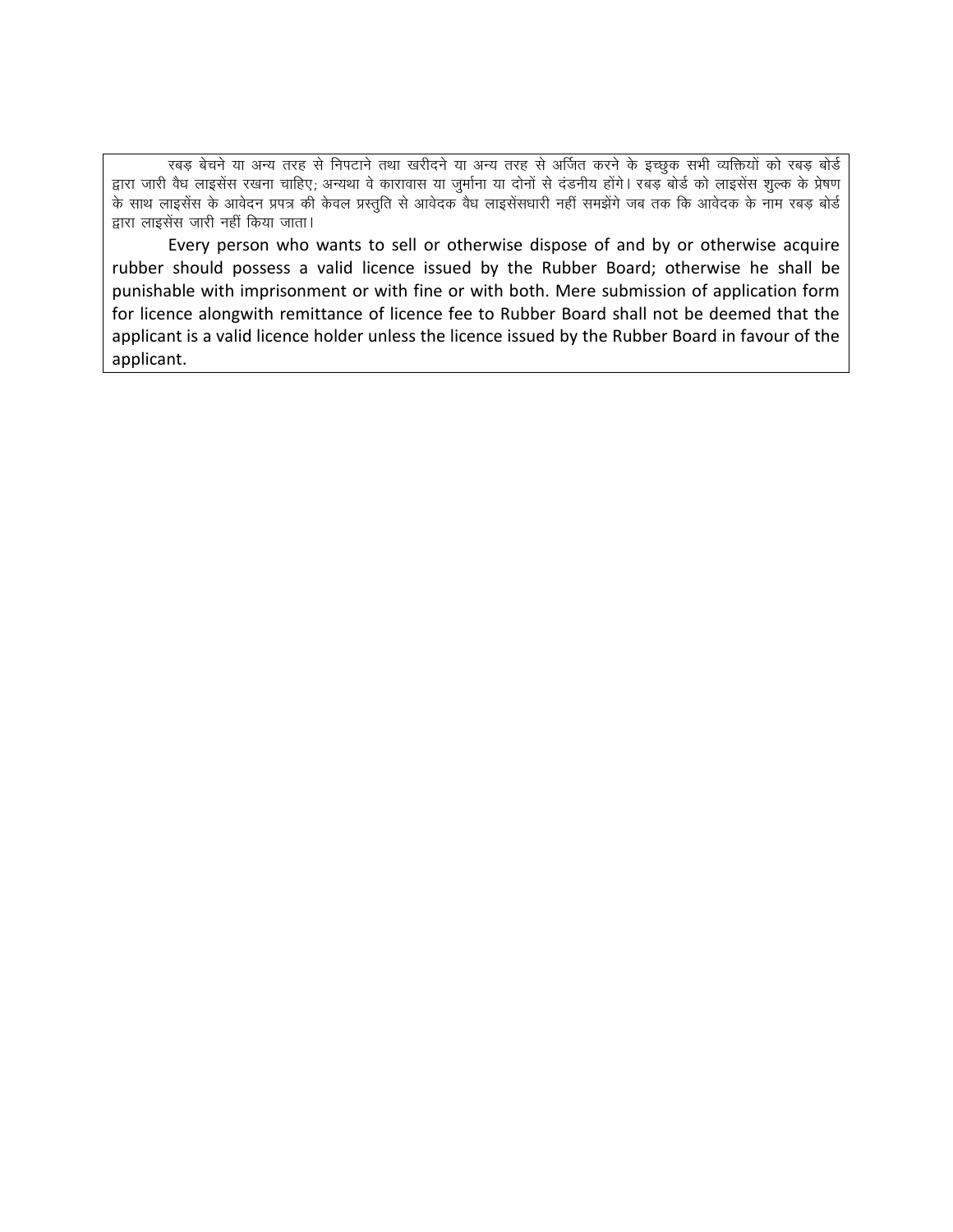## $747$  at 1 FORM B 1

(नियम 39 क देखिए See Rule 39 A)

## रबड़ बोर्ड THE RUBBER BOARD

प्रसंस्करण एवं क्रय करने के लिए रबड़ अर्जन करने हेतू विशेष अनुज्ञापत्र के लिए आवेदन। Application for Special Licence to acquire rubber for processing and for selling rubber acquired.

- आवेदक का नाम व पूरा पता Name and full address of the applicant.  $\mathbf{1}$ .
- 2. आवेदक का पद; क्या व्यक्ति; भागीदारी; प्राइवट लिमिटड कंपनी; प्राथमिक विपणन सहकारी संघ या अपेक्स सहकारी संघ. Status of the applicant; whether Individual, Partnership, Private Limited Company, Public Limited Company, Primary Marketing Co-operative Society or Apex Co-operative Society?
- 3. यथास्थिति मालिक/मालिकिन, साझेदारों या निदेशकों के पूरा नाम, उम्र एवं स्थायी पता. Full name, age and permanent address of proprietor/proprietress partners or directors as the case may be.
- 4. (क) यथास्थिति प्रसंस्करण यूनिट का स्थान या प्रसंस्करण यूनिट के प्रस्तावित स्थान का पूरा पता.

(a) Address in full of the location of the processing unit or the proposed location of the processing unit, as the case may be.

- (ख) प्रसंस्करण युनिट के स्थान के संबंध में स्वामित्व का विवरण.
- (b) Details of ownership regarding the site of the processing unit.
- 5. भंडार के स्थान का पूरा पता, है तो. Address in full of the place of storage, if any.
- 6. (क) क्या आप रबड़ अधिनियम, 1947 (1947 का 24) के अधीन एक अनुज्ञापत्रित व्यापारी या विनिर्माता रहे हैं ? (a) Have you been a licensed dealer or manufacturer under the Rubber Act, 1947 (24 of 1947)?
	- (ख) हाँ तो, आपकी पंजीकरण संख्या लिखिए.
	- (b) If so, please quote your Registration No.
- 7. रबड़ प्रसंस्करण के अलावा अन्य कोई कारोबार कर रहे हैं या करना चाहते हैं?

Are you doing or proposing to do any business other than processing rubber?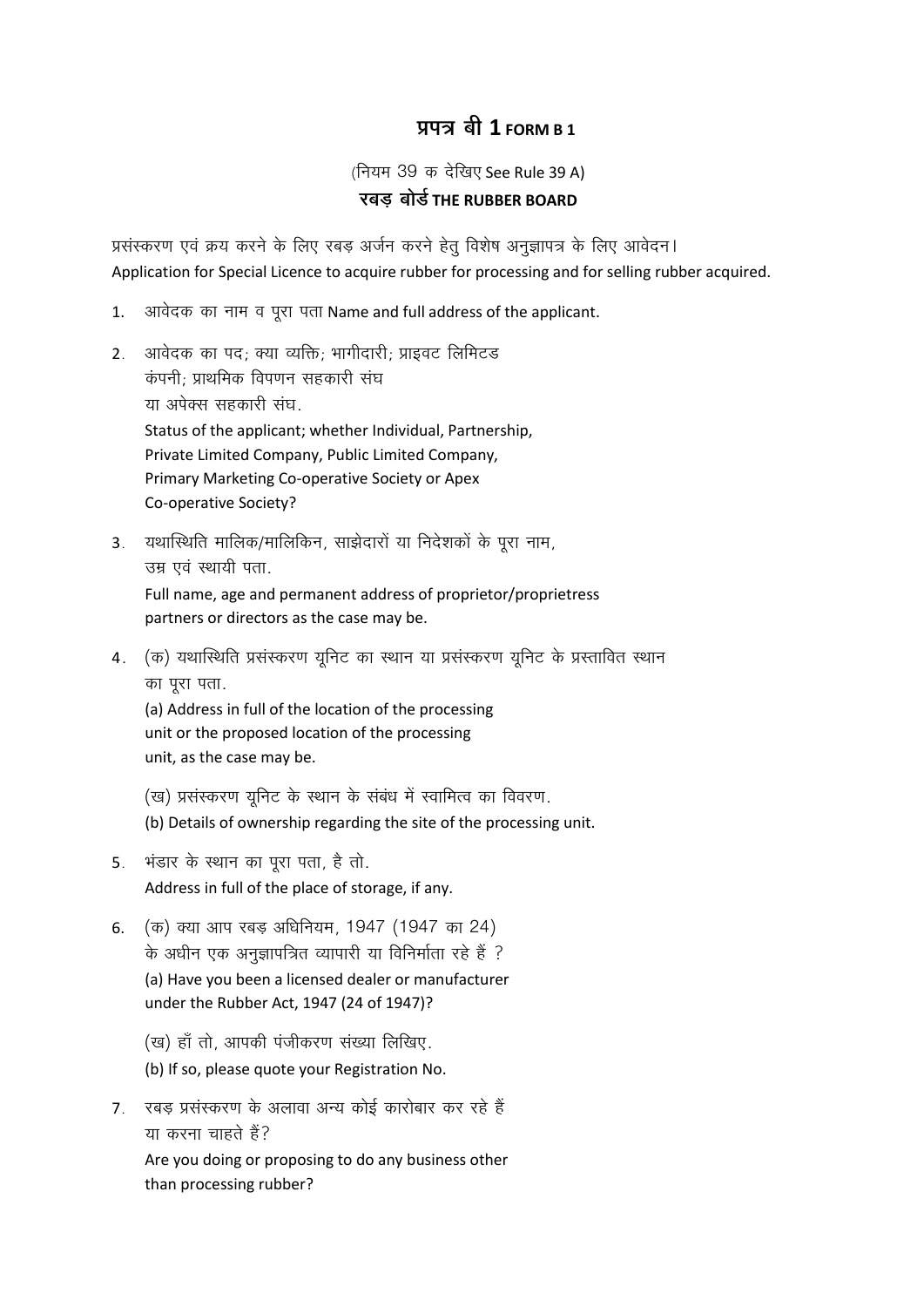- 8. निवेशित पूँजी या वित्तीय स्थिति. Invested capital or financial standing.
- 9. प्रसंस्करण यूनिट (प्रतिदिन क्षमता x दिनों की संख्या के आधार पर) की प्रस्तावित क्षमता या संस्थापित क्षमता क्या हैं ? What is the proposed capacity or installed capacity of the processing unit? (capacity per day x number of days basis)
- 10. कच्चे मालों की पूर्ति का स्रोत क्या है ? What is the source of supply of raw materials?
- 11. क्या आप संसाधन मशीनरी की आयात या देशज जैसे का निर्माण कर रहे हैं? State whether you are proposing to import the machinery or fabricate the same indigenously.
- 12. आवश्यक तकनीकी जानकारी के लिए आप ने क्या प्रबंध किया है? What arrangements have you made for the necessary technical know how?
- 13. भारतीय मानक ब्यूरो के मानक के अनुसार तकनीकी विनिर्देशन के लिए आप ने क्या प्रबंध किया है? What arrangements have you made for technical specification as per the standards of the Bureau of Indian Standards?
- 14. पिछले पाँच वर्षों में आप द्वारा अर्जित, प्रसंस्कृत एवं बिक्रीत रबड़ के कुल परिमाण क्या था? What was the total quantity of rubber acquired, processed and sold by you during the previous five years?

| वर्ष | अर्जित रबड़         | प्रसस्कृत रबड़      | बिक्रीत रबड़ |
|------|---------------------|---------------------|--------------|
| Year | Rubber acquired     | Rubber processed    | Rubber sold  |
|      | कि ग्रा <b>Kgs.</b> | कि ग्रा <b>Kgs.</b> | कि ग्रा Kgs. |

(अगर यथार्थ आंकड़े उपलब्ध नहीं है तो सन्निकट आंकड़े दिये जाए) (If accurate figures are not available approximate figures may be given)